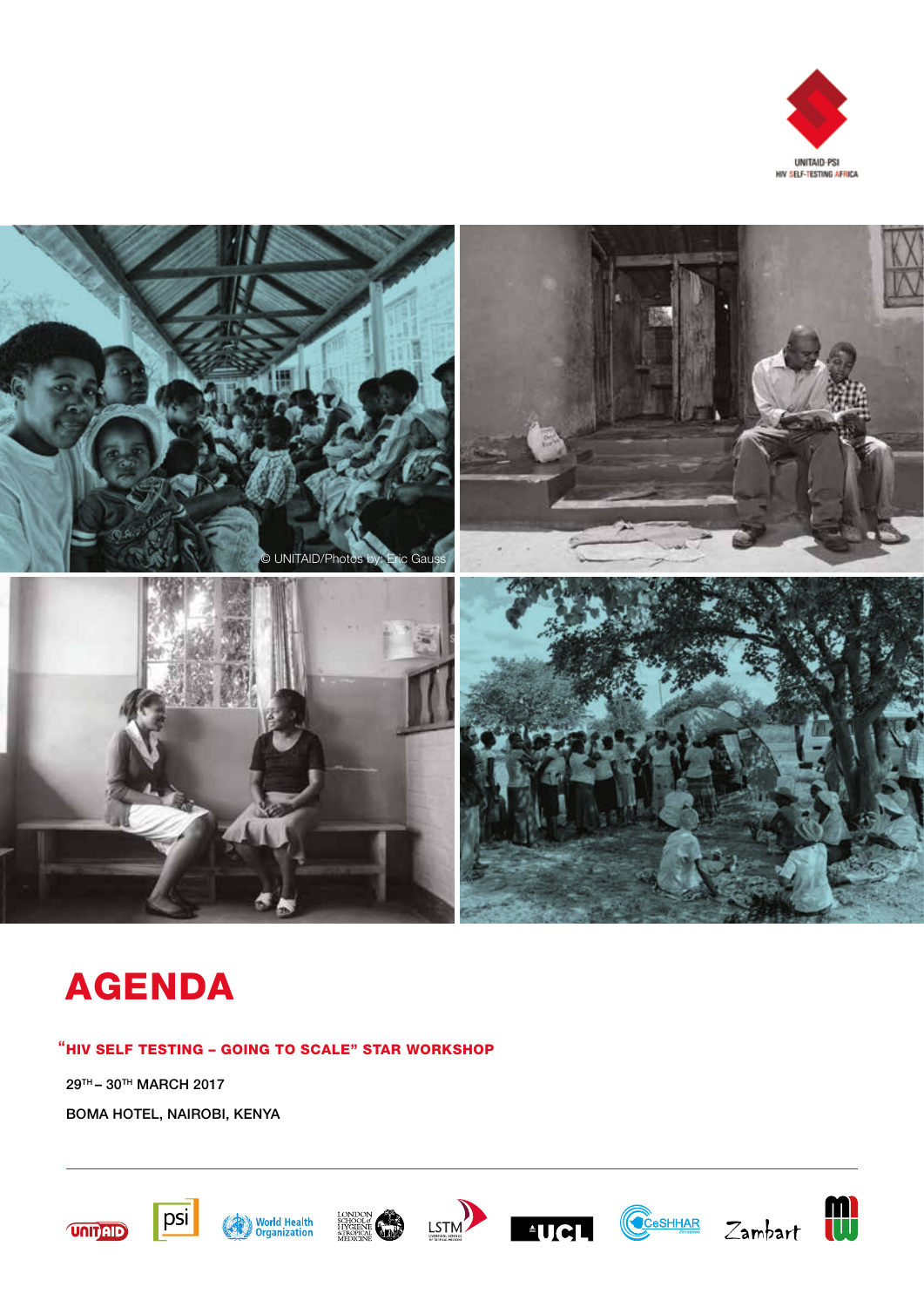"HIV SELF TESTING – GOING TO SCALE" STAR WORKSHOP

29TH – 30TH MARCH 2017

#### BOMA HOTEL, NAIROBI, KENYA

#### **Objectives**

- To showcase a variety of HIVST distribution and implementation models and tools for country adaptation, policy development and scale up.
- To facilitate dissemination and uptake of WHO guidelines among focal African countries.
- To support skills building among policy-makers, implementers, researchers and other key stakeholders in implementing and scaling up HIVST in focal African countries.
- To provide networking opportunities, especially South to South, to improve HIVST collaboration and knowledge sharing.

# **Day One - Wednesday 29th March 2017**

| <b>Time</b>     | <b>Topic</b>                                                                                                                                                                                                                                                                                                                                                                       |                                                                                                                                                                                                       |  |
|-----------------|------------------------------------------------------------------------------------------------------------------------------------------------------------------------------------------------------------------------------------------------------------------------------------------------------------------------------------------------------------------------------------|-------------------------------------------------------------------------------------------------------------------------------------------------------------------------------------------------------|--|
| $08:15 - 09:00$ | <b>REGISTRATION and poster display</b>                                                                                                                                                                                                                                                                                                                                             |                                                                                                                                                                                                       |  |
| $09:00 - 09:40$ | Welcome, Introductions and meeting objectives<br>Dr. Karin Hatzold (Population Services International (PSI))<br>Dr. Buhle Ncube (World Health Organisation (WHO))<br>Mr. Robert Matiru (UNITAID)                                                                                                                                                                                   | Dr. Miriam Taegtmeyer (Liverpool School of Tropical Medicine (LSTM))                                                                                                                                  |  |
| $09:45 - 10:30$ | <b>Opening Keynote address</b><br>Dr. Nduku Kilonzo- Director National AIDS Control Council, Kenya<br>The future VCT: opportunities for HIV prevention and treatment in self-testing                                                                                                                                                                                               |                                                                                                                                                                                                       |  |
| $10:30 - 10:45$ | <b>Break</b>                                                                                                                                                                                                                                                                                                                                                                       |                                                                                                                                                                                                       |  |
| $10.45 - 12:00$ | Panel 1: Getting started at national level-strategy, planning and oversight<br>Led by: Prof. Frances Cowan (LSTM)                                                                                                                                                                                                                                                                  |                                                                                                                                                                                                       |  |
|                 | <b>Talk</b>                                                                                                                                                                                                                                                                                                                                                                        | Speaker                                                                                                                                                                                               |  |
|                 | WHO HIV self testing Strategy and Policy<br>Role of the WHO Regional Office for Africa WHO AFRO in<br>supporting countries to scale up HIV self testing<br>'Introducing Self Testing in Zimbabwe - bringing everyone<br>on board'?<br>Tapping into existing policy and regulatory synergies to<br>facilitate scale-up of HIV self-testing in Malawi: challenges<br>& opportunities | Dr. Rachel Baggaley (WHO strategy and policy)<br>Dr. Buhle Ncube (WHO AFRO)<br>Ms. Getrude Ncube (Ministry of Health and Child Care<br>(MoHCC-AIDS&TB) , Zimbabwe)<br>Dr. Lot Nyirenda (LSTM, Malawi) |  |











# AGENDA AGENDA AGENDA



### "HIV SELF TESTING – GOING TO SCALE" STAR WORKSHOP

29TH – 30TH MARCH 2017

BOMA HOTEL, NAIROBI, KENYA

| <b>Time</b>     | <b>Topic</b>                                                                                                                                                                                                                                                                                                                                                                                    |                                                                                                                                                                                                                                                                                               |
|-----------------|-------------------------------------------------------------------------------------------------------------------------------------------------------------------------------------------------------------------------------------------------------------------------------------------------------------------------------------------------------------------------------------------------|-----------------------------------------------------------------------------------------------------------------------------------------------------------------------------------------------------------------------------------------------------------------------------------------------|
| $12:15 - 13:30$ | Panel 2: Optimising accuracy of HIV self-tests<br>Led by: Prof. Helen Ayles (LSHTM)                                                                                                                                                                                                                                                                                                             |                                                                                                                                                                                                                                                                                               |
|                 | Talk<br>Optimising instructions for use for an Oral-fluid HIV self-<br>testing through cognitive interviewing in Malawi<br>Optimising self-test instructions for use for the local<br>context: lessons learned from Zimbabwe<br>Interim results from the OraQuick Clinical Performance<br>Study in Lusaka, Zambia<br>When perfect isn't possible: How good does an HIV<br>self-test need to be? | <b>Speaker</b><br>Mr. Moses Kumwenda (College of Medicine, University of<br>Malawi, Malawi)<br>Dr. Euphemia Sibanda (The Centre for Sexual Health and HIV/AIDS<br>Research (CeSHHAR), Zimbabwe).<br>Dr. Alwyn Mwinga (Zambart, Zambia)<br>Dr. Elliot Cowan (Partner in Diagnostics, LLC/LSTM) |
| $13:30 - 15:00$ | LUNCH:                                                                                                                                                                                                                                                                                                                                                                                          |                                                                                                                                                                                                                                                                                               |
| $13:30 - 16:45$ | <b>Regulators workshop:</b><br>Developing pathways for the regulation of HIV self-testing in STAR countries (closed session)                                                                                                                                                                                                                                                                    |                                                                                                                                                                                                                                                                                               |
| $15:00 - 16:15$ | Panel 3: HIV distribution models, service delivery and linkage<br>Led by: Dr. Karin Hatzold                                                                                                                                                                                                                                                                                                     |                                                                                                                                                                                                                                                                                               |
|                 | Talk<br>Scaling HIVST access to high need populations and<br>locations: what we learn from Implementing the UNITAID/<br>PSI project in Malawi<br>Legitimising HIV Self- Testing! My journey into the<br>unknown<br>HIVST in Zambia, lessons learned from UNITAID/PSI STAR<br>Project implementation<br>HIVST in South Africa: moving from product to policy<br>to programmes                    | <b>Speaker</b><br>Mr. Richard Chilongosi (PSI, Malawi)<br>Ms. Miriam.N. Mutseta (PSI, Zimbabwe)<br>Ms. Mutinta Nalubamba (Society for Family Health, Zambia)<br>Mr. Mohammad Majam (University of Witwatersrand, South Africa)                                                                |

















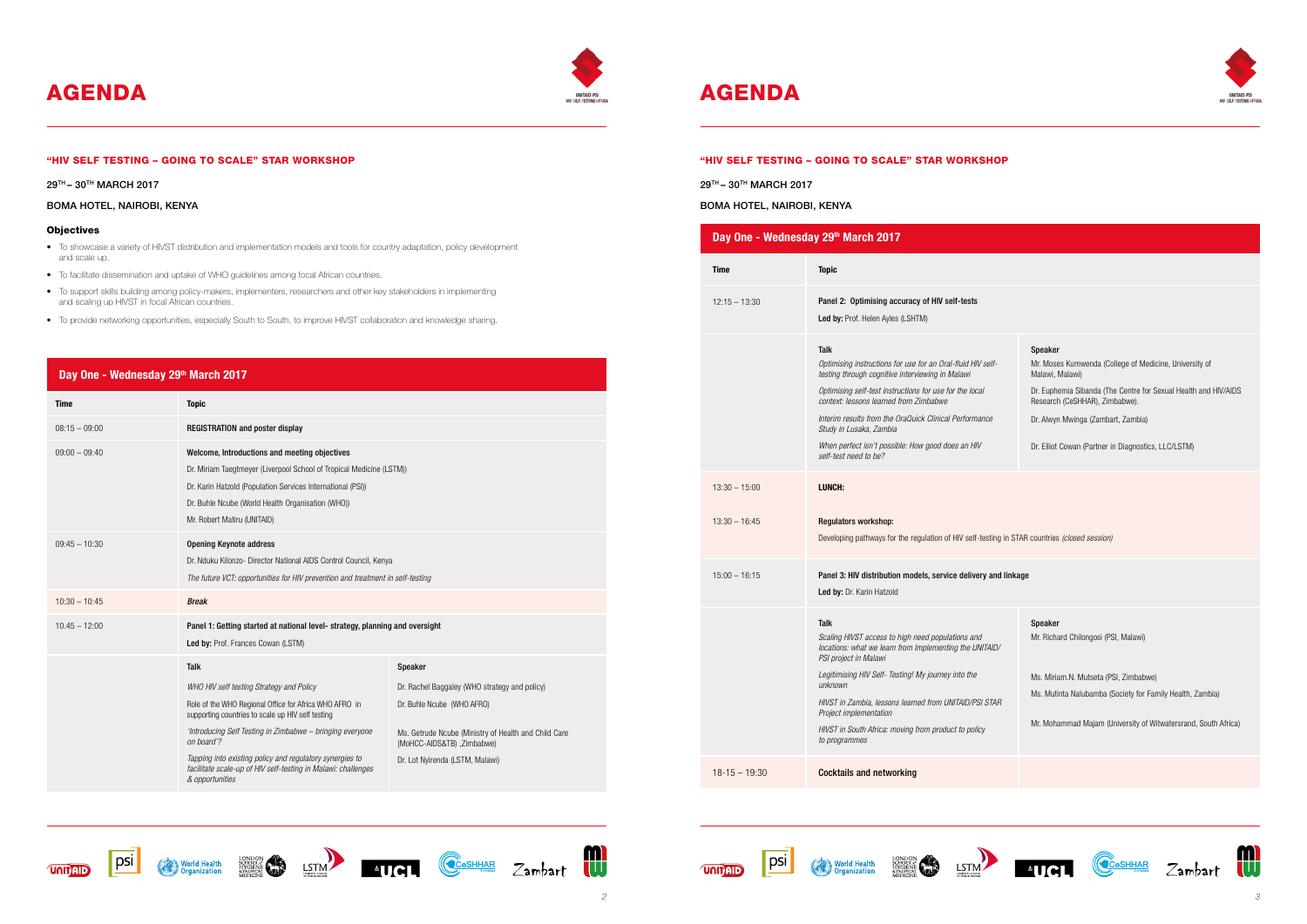"HIV SELF TESTING – GOING TO SCALE" STAR WORKSHOP



# AGENDA AGENDA AGENDA

29TH – 30TH MARCH 2017

BOMA HOTEL, NAIROBI, KENYA

psi

















#### $nullations$

ating HIV self-testing into existing strategies /programmes for reaching key

across the globe of what works and what doesn't work in terms of introducing selfdo not know their status, distribute HIV ST kits to KPs and link them into prevention

.<br>2. To be undertaken before integrating self-testing into existing key populations

1tation and monitoring self-testing among KPs

tion in Africa, with high prevalence and incidence of infection and poor linkage ninalised and face stigma and discrimination. Young key populations are doubly s a result. Key populations are not a homogenous group and existing programmes ages of development and coverage.

ramework for introducing self-testing into KP programmes appropriate for population lopment.

ds and include presentation of evidence from existing programmes including any roup discussion of case studies. Discussion of formative work to be undertaken alities of implementation (including linkage to prevention and care services) and









*HIVST research example: A pilot intervention integrating HIVST* 

*into the PopART trial*

| Day Two - Thursday 30th March 2017 |                                                                                                                                                                                                                                                                                                                                                                                                                                                                                           |                                                                                                                                                 |  |  |
|------------------------------------|-------------------------------------------------------------------------------------------------------------------------------------------------------------------------------------------------------------------------------------------------------------------------------------------------------------------------------------------------------------------------------------------------------------------------------------------------------------------------------------------|-------------------------------------------------------------------------------------------------------------------------------------------------|--|--|
| Time                               | <b>Topic</b>                                                                                                                                                                                                                                                                                                                                                                                                                                                                              |                                                                                                                                                 |  |  |
| $8:30 - 10:15$                     | Panel 4 – Self-testing scale up and health Systems: integrating HIV distribution into existing community health platforms and public sector<br><b>HTS services</b>                                                                                                                                                                                                                                                                                                                        |                                                                                                                                                 |  |  |
|                                    | Led by: Dr. Miriam Taegtmeyer (LSTM)                                                                                                                                                                                                                                                                                                                                                                                                                                                      |                                                                                                                                                 |  |  |
|                                    | Talk<br>The Global Fund's approach to strengthening the role of<br>communities in responding to HIV and improving health                                                                                                                                                                                                                                                                                                                                                                  | <b>Speaker</b><br>Mr. Matt Greenall (International Council of AIDS Service Organizations (ICASO),<br>Global Fund)                               |  |  |
|                                    | Secondary distribution of HIV self-tests in Kenya: Opportunity<br>for promoting male partner testing within health facilities                                                                                                                                                                                                                                                                                                                                                             | Prof. Kawango Agot (Impact Research and Development Organisation (IRDO),<br>Kenya)                                                              |  |  |
|                                    | Decentralising and integrating HIV services in community-<br>based health systems in Kenya: Perceptions at macro, meso<br>and micro levels of the health system<br>Building strategic partnership with community for distributing<br>HIV self-test kits: lessons from NTD<br>Incentivising Community Health Workers: lessons from<br>Bangladesh and the largest NGO in the world                                                                                                          | Dr. Wanjiru Mukoma (LVCT, Kenya)<br>Dr. Uche Amazigo (former Director APOC, Nigeria)<br>Ms. Sharmin Sharif (BRAC University, Bangladesh/Uganda) |  |  |
| $10:15 - 10:30$                    |                                                                                                                                                                                                                                                                                                                                                                                                                                                                                           |                                                                                                                                                 |  |  |
| $10:30 - 12:00$                    | <b>Break</b><br>Panel 5: Moving HIV self-testing from research to policy and practice $-$ a policy maker's perspective<br>Moderated panel of invited policymakers with submitted questions<br>Led by: Ms Cheryl Johnson (WHO)<br><b>Panellists</b><br>Dr. Thato Chidarikire (National Department of Health, South Africa)<br>Dr. Dalitso Midiani, (Ministry of Health (MOH) Malawi),<br>Dr. Sarah Masyuko, (National AIDS/STI Control Programme, Kenya)<br>Dr. Moses Sakala (MOH, Zambia) |                                                                                                                                                 |  |  |
| $12:15 - 13:30$                    | Panel 6: Research methods for scale up<br>Led by: Prof. Liz Corbett (London School of Hygiene and Tropical Medicine (LSHTM), UK/Malawi Liverpool Wellcome Trust (MLW) Malawi)                                                                                                                                                                                                                                                                                                             |                                                                                                                                                 |  |  |
|                                    | Talk<br>Measuring the health impact of HIVST: using STAR examples<br>for future research<br>Estimating the costs of scaling up HIVST                                                                                                                                                                                                                                                                                                                                                      | Speaker<br>Dr. Melissa Neuman (LSHTM)<br>Dr. Fern Terris-Prestholt (LSHTM)                                                                      |  |  |
|                                    | HIVST research example: A pilot intervention integrating HIVST                                                                                                                                                                                                                                                                                                                                                                                                                            | Dr. Bernadette Hensen (LSHTM)                                                                                                                   |  |  |





### "HIV SELF TESTING – GOING TO SCALE" STAR WORKSHOP

29TH – 30TH MARCH 2017

BOMA HOTEL, NAIROBI, KENYA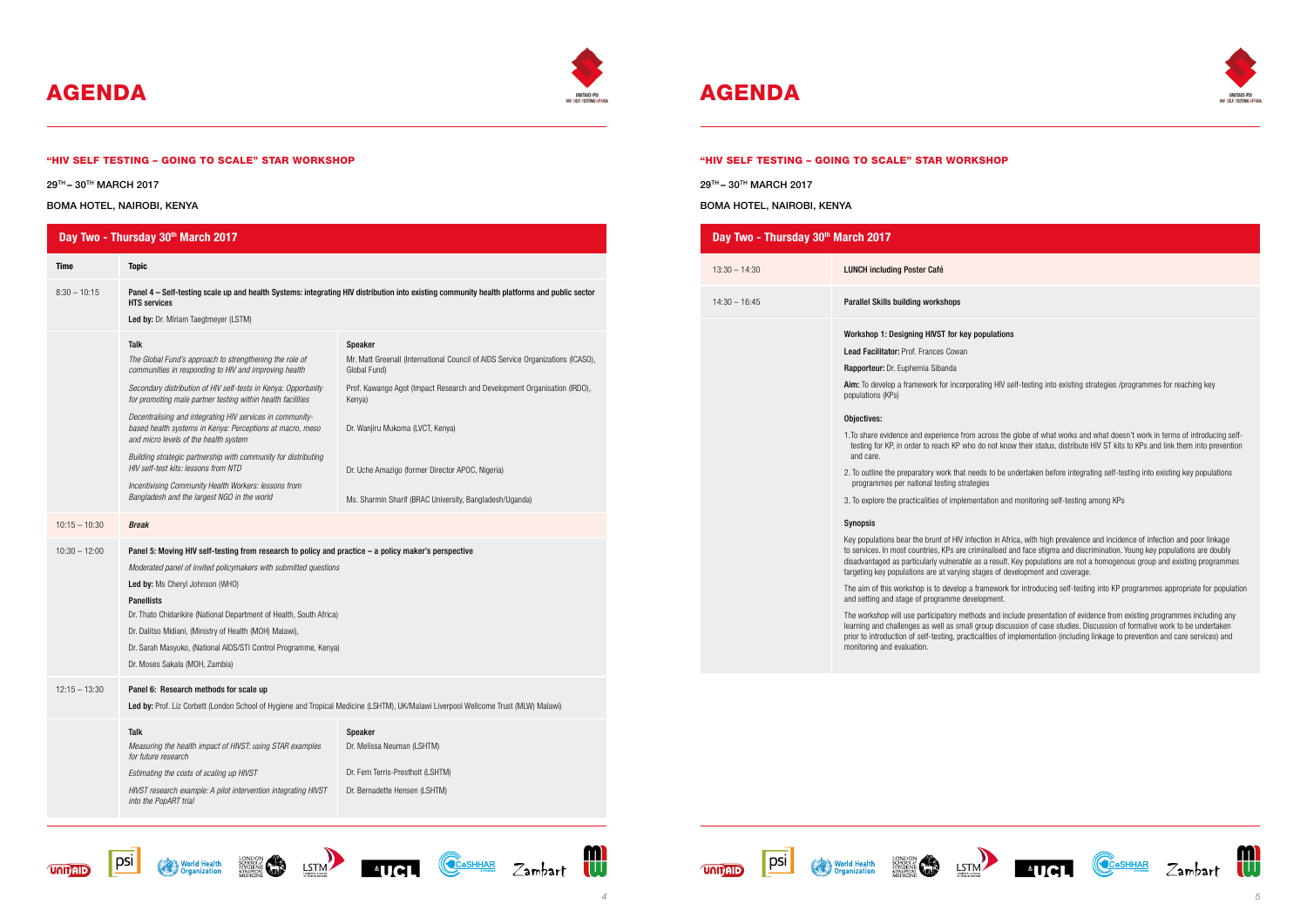



# AGENDA AGENDA AGENDA



#### "HIV SELF TESTING – GOING TO SCALE" STAR WORKSHOP

29TH – 30TH MARCH 2017

#### BOMA HOTEL, NAIROBI, KENYA

## Day Two - Thursday 30<sup>th</sup> March 2017

Workshop 2: Building and rolling out an HIVST curriculum

Lead Facilitator: Dr. Miriam Mutseta

#### Additional trainers:

Dr. Lot Nyirenda (LSTM)

Dr. Richard Chilongosi (PSI/Malawi)

Dr. Mutinta Nalubaba (SFH/Zambia)

Rapporteur: Ms. Cheryl Johnson

Aim: Build expertise in how curriculum for HIVST are developed and executed and how this process may be adapted in new contexts.

### Objectives:

By the end of the session participants will be able to:

1. Describe the curriculum development process and the critical role of stakeholder engagement

2. Highlight key challenges in the execution of HIVST curriculum within the STAR project

3. Identify key areas for adaptation of existing HIVST curricula for use in their own settings and key next steps for advancing this work

#### Synopsis:

Workshop 3: Developing pathways for the regulation of HIV self-testing in STAR countries Lead Facilitators: Dr. Victoria Watson and Dr. Eliot Cowan (closed workshop: through invitation only) 17:00 – 17:30 Plenary - Closing remarks 17:30 Close











This session will focus on how the STAR consortium developed and executed a training curriculum for community-based HIVST distributors and healthcare professionals. We'll review how the curriculum content was determined, how previous testing community distribution curriculums informed our work, and where formative research played a critical role. Panellists will share their experience rolling out the curriculum at community level, including key aspects of the curriculum that proved challenging or particularly useful. Participants will then have a practical opportunity to review the curriculum content and engage in various sessions of the curriculum. Participants will be asked to critique the sessions and to explore how such sessions may best be adapted or expanded based on their operating context and target group. Finally, participants will have an opportunity to develop a preliminary workplan for development and refinement of an HIVST curriculum for use in their own context, in consultation with STAR curriculum experts.

## SPEAKERS SHORT BIOGRAPHY

#### 1. Alwyn Mwinga

Alwyn, the Chief Executive Officer of Zambart, is an investigator on the STAR project leading the Clinical performance Study, and is the PI for the rapid impact evaluation of the community based distribution of the HIV ST Kits funded by 3ie. She is a Physician with an interest in TB and TB/HIV research, TB control programs, and community engagement. She has a postgraduate diploma in Ethics, and participates on several Data Safety Monitoring Boards and Trial Steering Committees.

#### 2. Bernadette Hensen

Bernadette is an epidemiologist at the London School of Hygiene and Tropical Medicine, working primarily on evaluations of HIV-prevention related public health interventions. He currently support two trials of community-based delivery of HIV self-test kits in Zambia and a non-randomised impact evaluation of the DREAMS initiative, a combined package of interventions to reduce the risk of HIV among adolescent girls and young women at highest risk of HIV infection, in Zimbabwe. Prior to these studies, Dr. Hensen's research focussed mainly on identifying strategies to increase uptake of HIV testing services through community-based models of service delivery, with an ESRC-funded PhD research focusing on men's uptake of HIV testing services in Zambia.

#### 3. Buhle Ncube

Dr Buhle Ncube is a medical practitioner and public health professional with over 20 years experience and expertise in programme design, programme management, research, setting up and integrating services in public, private and nongovernmental sectors and managing donor relations. She has held senior managerial positions in the public, private and nongovernmental sectors. Dr Ncube is currently the HIV Prevention Focal Point for the World Health Organization's Regional Office for Africa, providing technical guidance and support to the 47 countries in the African Region.

#### 4. Cheryl Johnson

Cheryl Johnson is a social scientist and expert in HIV testing services. She is currently a Technical Officer within the HIV Department at the World Health Organization (WHO) in Geneva, who focuses on providing country and policy support on HIV testing services programmes, and is actively supporting

World Health

many countries seeking to introduce and implement HIV selftesting. Most recently she led the development of the WHO Consolidated guidelines on HIV testing services in 2015, as well as the development of the 2016 WHO guidelines on HIV self-testing and partner notification. As part of her she role, she is also the WHO lead for Self-Testing Africa (STAR) Project in Malawi, Zambia and Zimbabwe.

# 5. Dalitso Midiani

Dalitso Midiani is a nurse by profession with a Bachelor of Science degree in Nursing and Midwifery and has a Master's degree in Public Health. She has worked in the HIV and AIDS program for the past 15 years as a service provider and as a programmer. Notably, she initiated and scaled up Early Infant Diagnosis of HIV testing services in Malawi and led the establishment of Rapid HIV testing Quality Improvement initiative (RTQII) with support from partners. Dalitso believes in evidence informed policy decision making and that reaching the first 90 in the UNAIDS 90, 90, 90 is possible with scaling up new approaches such as HIV self-testing in addition to Provider Initiated Testing and Counselling. Dalitso is member of different technical working groups within the Ministry of health in Malawi including the HIV and Testing Sub group. She is also an operation team leader of the SPARK HEALTH initiative in the Ministry of Health in collaboration with the University of Cape Town.

# 6. Elliot Cowan

Elliot is Principal of Partners in Diagnostics, LLC, providing consulting on the global regulation of in vitro diagnostics. This followed a 20-year career at the US Food and Drug Administration, where he was responsible for leading the regulation of all blood donor screening tests and retroviral diagnostics used in the US, including the first over-the-counter HIV test, approved in 2012. Elliot was also a member of the Laboratory Technical Working Group for the President's Emergency Plan for AIDS Relief (PEPFAR), providing technical assistance for laboratory quality assurance issues in PEPFAR focus countries, and advised the World Health Organization on the development of its Prequalification of Diagnostics Programme. Elliot received a BA from Williams College and a PhD in Biology and Biomedical Sciences from Washington University in St. Louis.







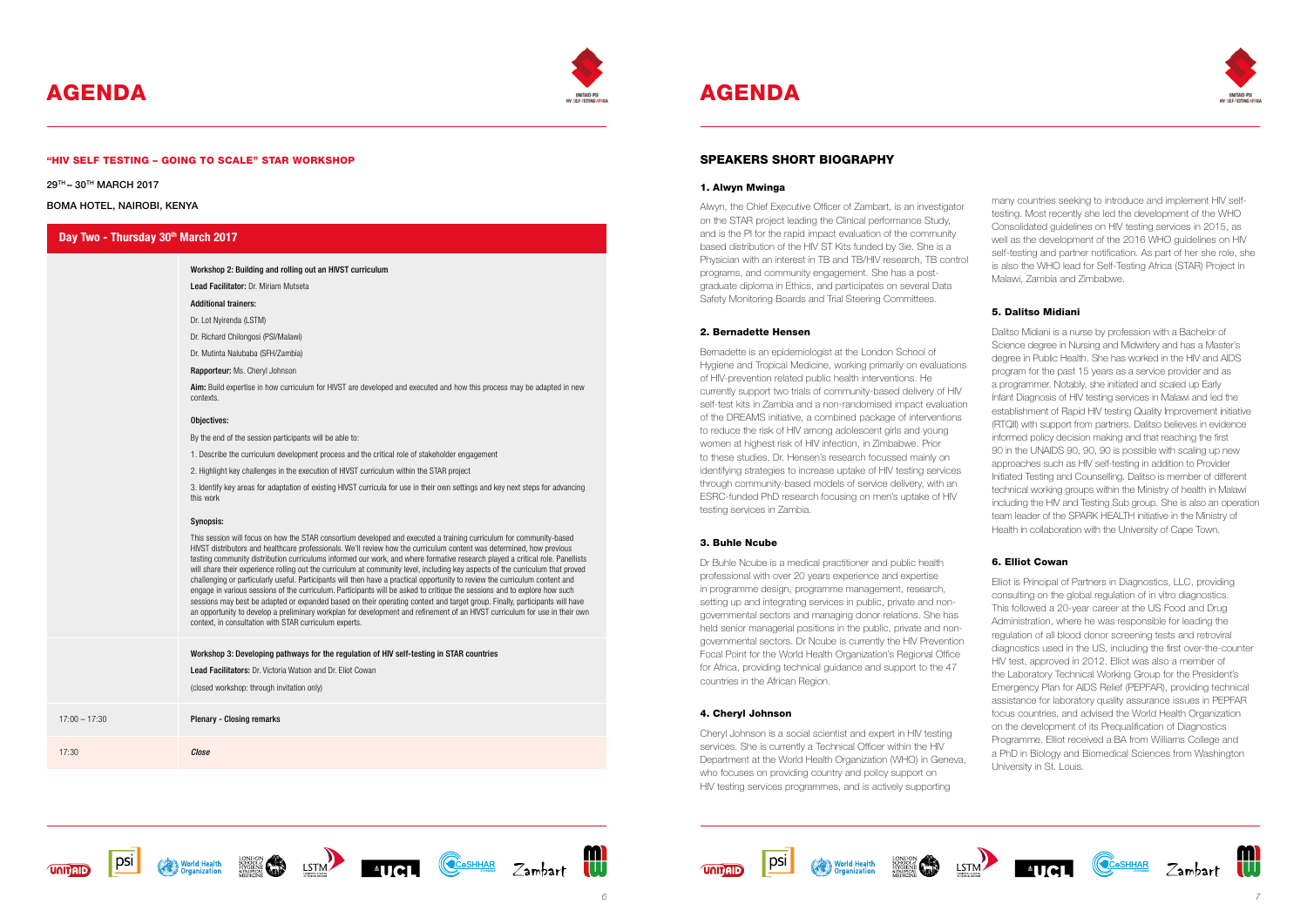



### 7. Euphemia Sibanda

Dr Euphemia Sibanda is a research fellow at Centre for Sexual Health and HIV/AIDS Research (CeSHHAR) Zimbabwe. She leads implementation of STAR research in Zimbabwe. Much of her previous and current work relates to understanding challenges along the HIV continuum of care and finding ways of improving retention at each step of the cascade. She has been working on HIV self-testing research since 2014, where she was part of a team which explored the acceptability and feasibility of HIV self-testing in Zimbabwe, including development of understandable, culturally relevant instructions for use.

#### 8. Fern Terris-Prestholt

Fern is a Health Economist with over 15 years of experience working on the economics of HIV, both in cost-effectiveness analysis as well as the area of demand for new HIV prevention technologies and point of care testing for HIV and Syphilis. Within the field of HIV self-testing she is the lead Economist of the STAR project, coordinating studies of user preferences for HIV self test distribution and linkage to care, costing and modelling the cost of scaling up.

#### 9. Frances Cowan

Frances is Professor of Global Health at Liverpool School of Tropical Medicine. She has lived and worked full time in Zimbabwe since 1999 and has also worked across Southern Africa and in India. In 2012, founded the Centre for Sexual Health and HIV AIDS Research (CeSHHAR) Zimbabwe (www. ceshhar.org.zw) where she is currently CeSHHAR Executive Director. She leads a large portfolio of HIV prevention research which includes large scale impact evaluations of national HIV programmes. She oversees implementation of Zimbabwe's "Sisters with a Voice' program for sex workers which has national coverage. She works closely with the Zimbabwe Ministry of Health and Child Care and National AIDS Council to provide evidence for their HIV prevention strategy - most recently as part of a consortium funded by UNITAID to Stimulate and Shape the Market in HIV self-testing in Africa. She is co-chair of HPTN's Adolescent Science Committee, has been on a number of WHO expert panels and is co-PI on a number of research capacity strengthening initiatives focusing on Southern Africa.

### 10. Getrude Ncube

Getrude Ncube is a public health professional and the National

HIV Prevention Coordinator for the Zimbabwean Ministry of Health and Child Care. She has been involved in HIV prevention programming for the general population with a special focus on the most at risk groups, including children and adolescents for over 10 years. Ms. Ncube has spearheaded new initiatives in HIV prevention programming that includes provider-initiated testing and counselling (PITC) and also led the introduction, curriculum development and training of primary counsellors (lay providers) in Zimbabwe health institutions to enhance quality and comprehensive HIV testing and counselling in 2005. She also coordinates voluntary medical male circumcision (VMMC) in the country. In 2013, she successfully coordinated the introduction of task-sharing in the VMMC and HIV testing services programmes. She has been involved in HIV prevention research mainly in the HIV testing services and VMMC. Ms. Ncube also participated in the development of the WHO Guideline on HIV testing services in July 2015 and also in the guideline development of HIV Self Testing.

### 11. Helen Ayles

Helen Ayles is a Professor in Infectious Diseases and International Health in the Clinical Research Department in the Faculty of Infectious and Tropical Diseases at the London School of Hygiene and Tropical Medicine, and the Director of Research at Zambart in Lusaka, Zambia. After training in clinical infectious and tropical diseases in the UK she trained in epidemiology at the London School of Hygiene and Tropical Medicine. In 1998 she moved to Zambia where she has since lead the Zambart research team. Zambart is a multi-disciplinary research group with over 700 staff. Helen's research interest is in the combined epidemics of TB and HIV and in the evaluation of large public health interventions. She is the Zambia principal investigator for the PopART trial (HPTN071), a large communityrandomised trial of treatment as prevention for HIV.

### 12. Karin Hatzold

Dr Hatzold is a public health physician with over 19 years of experience in designing, managing, implementing and researching public health efforts in sub-Saharan Africa. Dr Hatzold has led several large-scale service delivery and evaluation projects in Africa on HIV prevention, care and treatment as well as integrated SRH/HIV services. She provided high-level technical support for PSI platforms in Southern Africa for the launch and acceleration of the scale up of voluntary medical male circumcision, HIV testing and counselling and integrated HIV prevention, care and treatment services. Dr Hatzold is also co-investigator on several implementation

science research studies on VMMC, SRH, TB and HTC. Dr Hatzold is now the Director of the UNITAID/PSI HIV STAR Project, a three country project set to generate crucial information about the distribution of HIV self-test products effectively, ethically and efficiently, and to answer key questions about the feasibility, acceptability and impact of HIV-Self-Testing.

### 13. Kawango Agot

Dr. Kawango is a Kenyan research scientist. She obtained her PhD and MPH from the University of Washington, Seattle, and proceeded to coordinate the trial on male circumcision for HIV prevention at the Kisumu site, Kenya. She then led community engagement activities to obtain buy-in for VMMC; the organization she founded - IRDO - has provided over 600,000 circumcisions to date. Besides circumcision, Kawango has conducted multiple studies on various topics, including PrEP, MPT and HIVST where she and other colleagues have explored the concept of secondary distribution of HIVST to promote partner testing and inform sexual decisions, as well as the impact of HIVST on enrollment of female sex workers into HIV prevention programs and in promoting testing among adolescent girls and young women.

### 14. Liz Corbett

Liz is a Clinical Epidemiologist based full time in Blantyre, Malawi and 100% research-funded. Her primary focus is the design and evaluation of HIV and TB randomised public health interventions at primary care and community level. She has had a major focus on oral HIV self-testing since 2010, as well as ongoing trials investigating lung disease in adolescent survivors of perinatal HIV infection, the impact of new TB diagnostics, and the role of outreach TB/HIV diagnosis for TB control in Blantyre.

### 15. Lot Nyirenda

Dr Lot Nyirenda is an experienced Social Scientist with twelve years' experience leading research in Africa with a focus on HIV/ AIDS and health systems in Malawi. He has published several peer-reviewed publications on health systems, HIV/AIDS testing and treatment, and childhood immunisation. His work has influenced policy and practice on HIV and community health in Malawi and has been presented in a range of international research conferences. Lot has worked with and interviewed policy makers in Africa and globally on HIV/AIDS, health systems and immunisation. He has been the lead Social Scientist in











several multi-country studies and developed skills and methods for inter-country analysis for qualitative research. He currently works with LSTM and is the Qualitative Research Manager for the STAR Project in Zimbabwe, Zambia and Malawi.

# 16. Matt Greenall

Consultant – Community, Rights and Gender Dept, the Global Fund to Fight AIDS, Tuberculosis and Malaria

My background is in supporting efforts to strengthen national responses to HIV, with a emphasis on community led interventions and key, excluded populations. As an advisor to the Global Fund I am currently leading work on integrating community action into the Global Fund's disease programmes and broader health systems strengthening efforts. This includes strengthening mechanisms for funding community led responses and local-level social accountability, and building community engagement in disease programmes and health services generally.

## 17. Melissa Neuman

Melissa an Assistant Professor of Epidemiology at the London School of Hygiene and Tropical Medicine and is also affiliated with the MRC Tropical Epidemiology Group. At present, she is the epidemiologist supporting the HIV STAR (HIV Self Testing in AfRica) project. Her other research interests include the role of economic development and public policy in shaping health and health disparities and community-level determinants of health and health behaviours. She holds a Doctor of Science degree in social epidemiology from the Harvard School of Public Health and an MSc in urban planning from Columbia University.

## 18. Miriam Mutseta

Miriam has a social sciences background packed with 15 years' experience with different HIV/AIDS projects within PSI and other Non- Governmental organisations. Miriam is currently Program Manager HIV Self-Testing /UNITAID STAR Zimbabwe PSI platform but has a wealth of experiences in other HIV settings; the HPTN Hormonal study project in Zimbabwe, Coordinator of the HIV Post - Test Program, and a manager at one of the biggest testing sites in PSI/ Zim. The Zimbabwe STAR/UNITAID program is exploring self -testing distribution using 4 different models; Community Based Distribution using trained lay distributor counsellors and Voluntary Medical Male Circumcision IPC agents. Facility Based Models through New Start Centre Testing sites, Voluntary Medical Male Circumcision sites and Female Sex Worker Clinics.





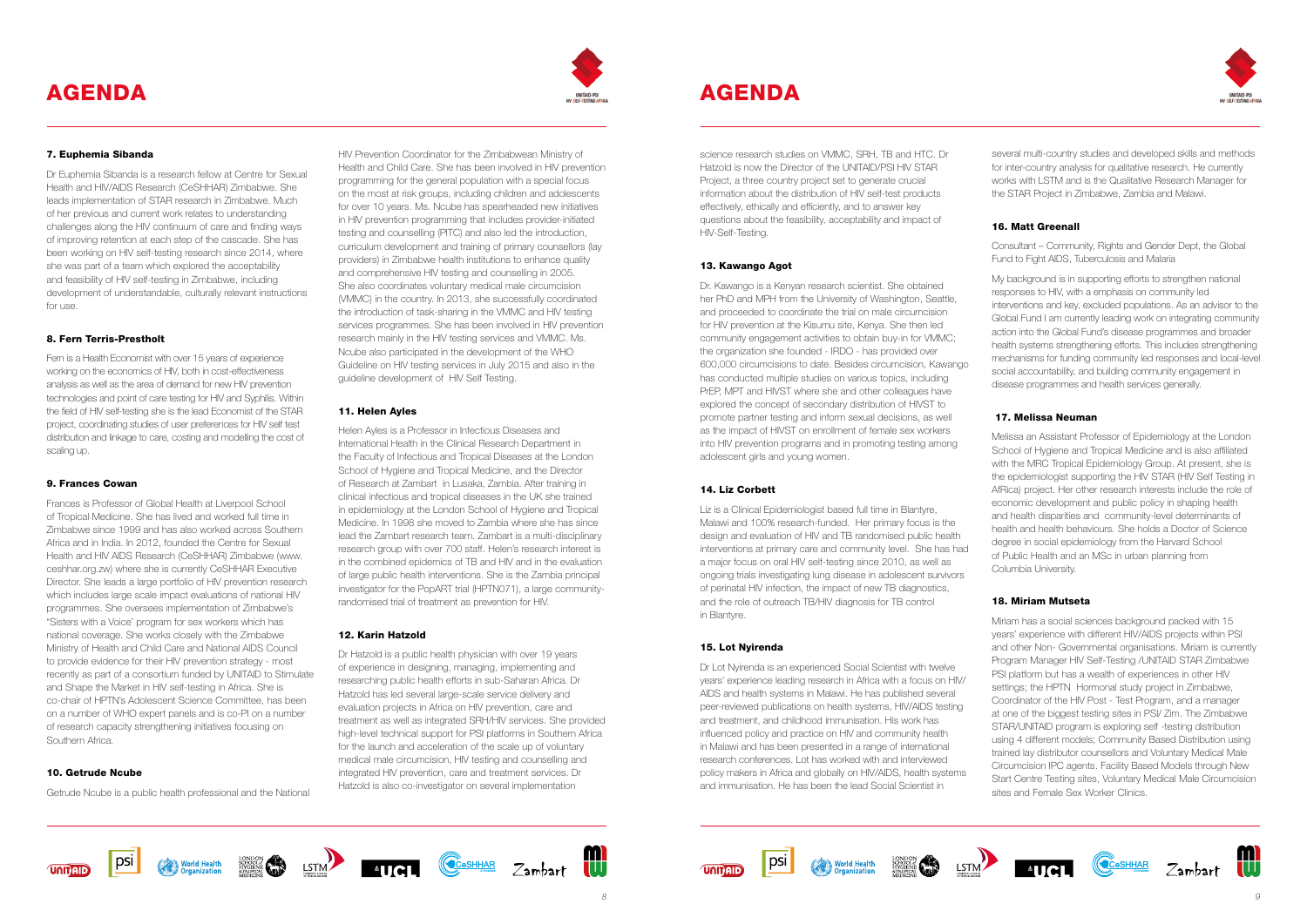



## 19. Miriam Taegtmeyer

Miriam is a public health researcher, practising clinician and qualified teacher. Her research in the complementary areas of HIV testing and counselling, community health equity and intimate partner violence has directly impacted public health through improved uptake and retention in the HIV cascade and through improved quality of community health services. She is currently the principle investigator of the REACHOUT and SQALE projects investigating community health equity and effectiveness in 6 countries and leads the qualitative research network of the STAR consortium. In 2015 she was included in the Graduate Institute list of 300 Women Leaders in Global Health.

### 20. Mohammad Majam

Experienced researcher with a laboratory medicine background who has headed several multi-centre randomised controlled clinical trials at the Institute focussing on Antiretroviral Drug Dosage Optimisation. Mohammed took over the HIVST portfolio at Wits RHI in 2014 and has spear-headed the programme which is primarily assessing a variety of prospective test kits in the hands of untrained users. He chairs the South African HIV Clinicians Societies HIVST Technical Working Group and is leading the engagement with various facets of the National Department of Health. Mohammed completed his MBA in 2016 with his dissertation focussing on the market entry barriers for HIVST in South Africa.

Dr. Mutinta Nalubamba is a dynamic, driven leader with over 15 years public health and clinical experience in various fields including child health and HIV care and treatment. She is currently leading the flagship HIV self-testing project in Zambia, HIV self-testing Africa (STAR). She previously led the development and implementation of the National Paediatric Anti-retroviral Therapy Program at the Ministry of Health, Zambia, including directing the development and review of HIV management tools and guidelines for adolescents and children. She has also provided strategic direction for multiple health services for two large multi-million dollar NGOs, collaborating with a number of funding agencies.

### 21. Moses Kumwenda

Moses Kumwenda is a Social Scientist with interest in qualitative participatory research methods, implications of new biomedical technologies and masculinity. He is currently works as a qualitative researcher for STAR project in Malawi. He is currently finalizing his PhD work in Medical Anthropology at the University of Malawi focusing on post-test dynamics in established couples following an HIVST with funding from Helse Nord TB Initiative.

### 22. Moses Sakala

Dr Moses Sakala is an immunologist heading the Zambia National Quality Assurance program. Over the past two years his focus has been on improving the quality of HIV test results obtaining in the testing sites around the country through the HIV Rapid Test Quality Improvement Initiative. Major research interests include the use of immunological therapy for both infectious and non-infectious diseases.

#### 23. Mutinta Nalubamba

### 24. Nduku Kilonzo

Dr. Nduku Kilonzo is the Director of the Kenya National AIDS Control Council.

A Doctor of Philosophy (PhD) holder in Tropical Medicine from the Liverpool School of Tropical Medicine (LSTM), Dr. Kilonzo has been involved in the development of innovative HIV programmes in Kenya, Malawi, Botswana and Cote d'Ivoire (Ivory Coast). She is a Commissioner with the Lancet Commission Health in Sub-Saharan Africa and is acknowledged in the Millennium Development Goal (MDG) 6 Global Report for her contributions in the HIV field. As the Director of National AIDS Control Council (NACC), Dr. Kilonzo is responsible for results of Kenya's HIV progress including the reduction of new HIV infections and HIV related morbidity, coordinating all stakeholders working in Kenya, overseeing Kenya's HIV planning, prioritization and resource allocation.

### 25. Rachel Baggaley

Sharmin Sharif is a Public Health Professional with 10+ years of diverse public and private sector work experiences in Uganda, Ethiopia, Bangladesh and Canada. Her work experiences ranges from Government (Federal Govt. of Canada), multi-lateral donor agency (World Bank) and International NGOs such as, Save the Children and BRAC Uganda. As a Program Manager at BRAC Uganda, she has been managing a community-based primary health care program across 72 districts through 139 branch offices with 4200+ CHWs for the past four years. This Community Health Program (with Community Health Promoters – CHPs) focuses primarily on improving maternal, neonatal child health and nutrition status while improving livelihoods of the CHWs through entrepreneurship. She has a BSc. (with Hons) degree from University of Toronto and completed her Master of Public Health Degree from James P. Grant School of Public Health.

She has over 25 years of experience working on HIV programmes and policy in all regions and in a range of clinical and community settings. She leads the HIV testing and prevention work for WHO including the development of policy and guidance for key populations, community based testing approaches and self-testing and most recently the WHO consolidated HIV testing service guidelines, the two new recommendations on HIV self-testing and assisted partner notification and new guidelines on PrEP. She also recently led the development of new WHO guidelines on HIV prevention, diagnosis, treatment for key populations and general prevention including for adolescent girls and young women and VMMC.

### 26. Richard Chilongosi

Richard has more than a decade of experience working on HIV programmes in Malawi. He has been a member of technical teams involved in curriculum development and capacity building of HIV testing service (HTS) providers, quality improvement and supervision of service delivery since 2006. For the past ten years, he has also been part of the HTS core group tasked with technical reviews of Malawi HTS guidelines and implementation strategies. Before joining PSI, he served as a Program Manager for Malawi AIDS Counselling and Resource Organization (MACRO) a local organization supporting the ministry of health in Malawi to scale up community and facility based HIV testing approaches, including addressing quality assurance issues through the HIV Rapid Testing Quality Improvement Initiative (RTQII). Recently, he led implementation of HIVST distribution models in Malawi under the UNITAID/PSI STAR project. This included development of training guides, protocols/ SOPs, job aids and piloting the models in partnership with MOH.

### 27. Robert Matiru

Robert MATIRU is the Director of Operations at UNITAID. A dual Kenyan-Canadian citizen, he has over 15 years of experience in multi-sectoral program management, business development, technical cooperation, grant management, resource mobilization and strategic partnership engagement. He has been working at UNITAID for over 4 years. His most recent other positions include serving as Senior Operations Manager for WHO's Pandemic Vaccines Donation Initiative and Chief Operating Officer of the Global TB Drug Facility. Robert holds a Bachelor's in International Relations and a Master's in International Development.

## 28. Sarah Masyuko

Dr. Sarah Masyuko, MBChB, MPH is currently the lead of the HIV Testing Services and Pre Exposure Prophylaxis (PrEP) program at the National AIDS and STI Control Program (NASCOP) with the Kenyan Ministry of Health. She has also served as the NASCOP Global Fund Program Manager and the HIV Drug Resistance coordinator, and has been involved in the development of innovative strategies on HIV prevention, and chaired the development of a TB/HIV concept note that includes focus on women and girls. She is a public health specialist with over ten years of experience in clinical, public health and program management. She is interested in implementation science with the direct translation of research results into practice in Kenya health programs including HIV and Non-communicable diseases.











# 29. Sharmin Sharif

# 30. Thato Chidarikire

Dr Thato Chidakire has a PhD in Virology from Wits University and is the Director for HIV preventions strategies in the National Department of Health South Africa. She has experience working in different environments in public, parastatal and academic environments, as well as different fields of HIV in the last 15 years including several Clinical trials within the academic environment and government space. For more than the past 10 years she has been actively involved in HIV prevention programmes, with one of her main focal areas in expanding HIV testing services.

# 31. Uche Amazigo

Professor Uche Amazigo is a public health specialist. She holds a PhD from the Vienna University (Austria) and was a Takemi Fellow at the Harvard School of Public Health (USA). She has devoted most of her academic, public and international career to the control of neglected tropical diseases and community-led health and development programmes including the multi-sector global partnership for river blindness control. She retired as the Director of the World Health Organization African Programme for Onchocerciasis Control (WHO/APOC) in 2011. She is a fellow of the Nigerian Academy of Science (FAS) and Honorary Fellow of the Royal Society of Tropical Medicine and Hygiene; serves as advisor to several global Boards. In 2013, she received honorary Doctor of Science degree from the University of KwaZulu-Natal, South Africa and won the prestigious Prince Mahidol Laureate 2012 in Public Health. She is the Founder of Pan-African Community Initiative on Education and Health (PACIEH), an NGO coordinating community-managed school health and feeding projects in Nigeria.





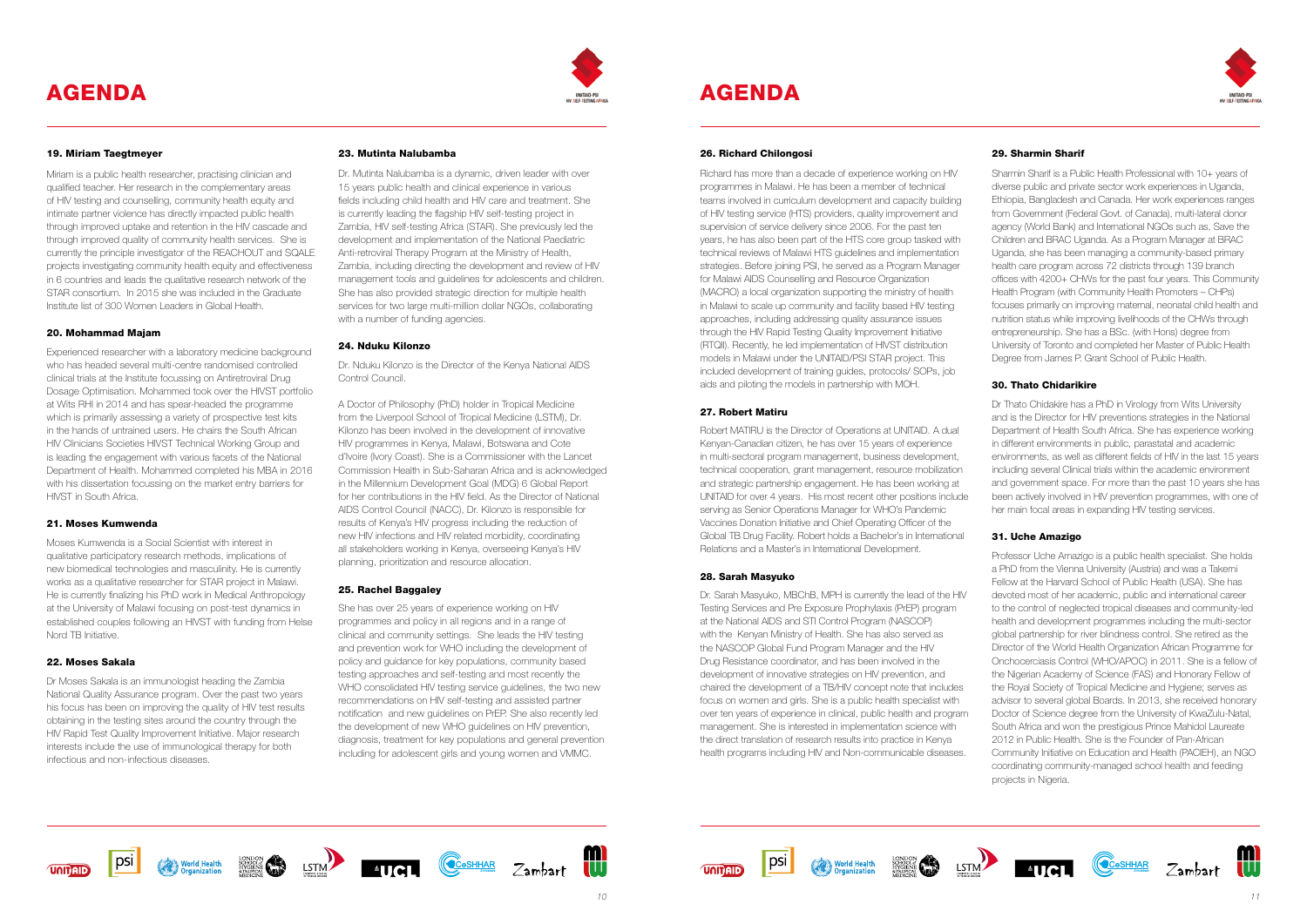# AGENDA











### 32. Victoria Watson

Victoria is a Research Associate at the Liverpool School of Tropical Medicine working on the HIV STAR project. She is a registered Biomedical Scientist with over 13 years' experience, specialising in virology specifically HIV infection, therapy and diagnostics. Victoria was awarded a highly competitive NIHR Biomedical Research Fellowship to complete her doctorate which was focused on the clinical pharmacology of HIV antiretroviral therapy. Victoria's work has involved test development, validation and quality assurance to FDA, GCP and GCLP standards. Her current role focuses on the policy and regulation of HIV self-testing devices, their use in the field and the development of quality assurance models. She is a member of the WHO technical working group for HIV selftesting and supported the development of the 2016 guidelines.

### 33. Wanjiru Mukoma

Dr Wanjiru Mukoma is currently the Executive Director at LVCT Health, a Kenyan NGO delivering evidence informed community level HIV, SRH and SGBV prevention, programs and services to key and priority populations, building implementation capacity at community and facilities and providing support for health systems strengthening and policy reforms. She has conducted pilot research on self-testing, is a co-investigator in a demonstration project introducing oral PrEP and is the Kenya lead on the project OPTIONS, which aims to support countries to expedite and sustain access to new ARV-based HIV prevention products.









# NOTES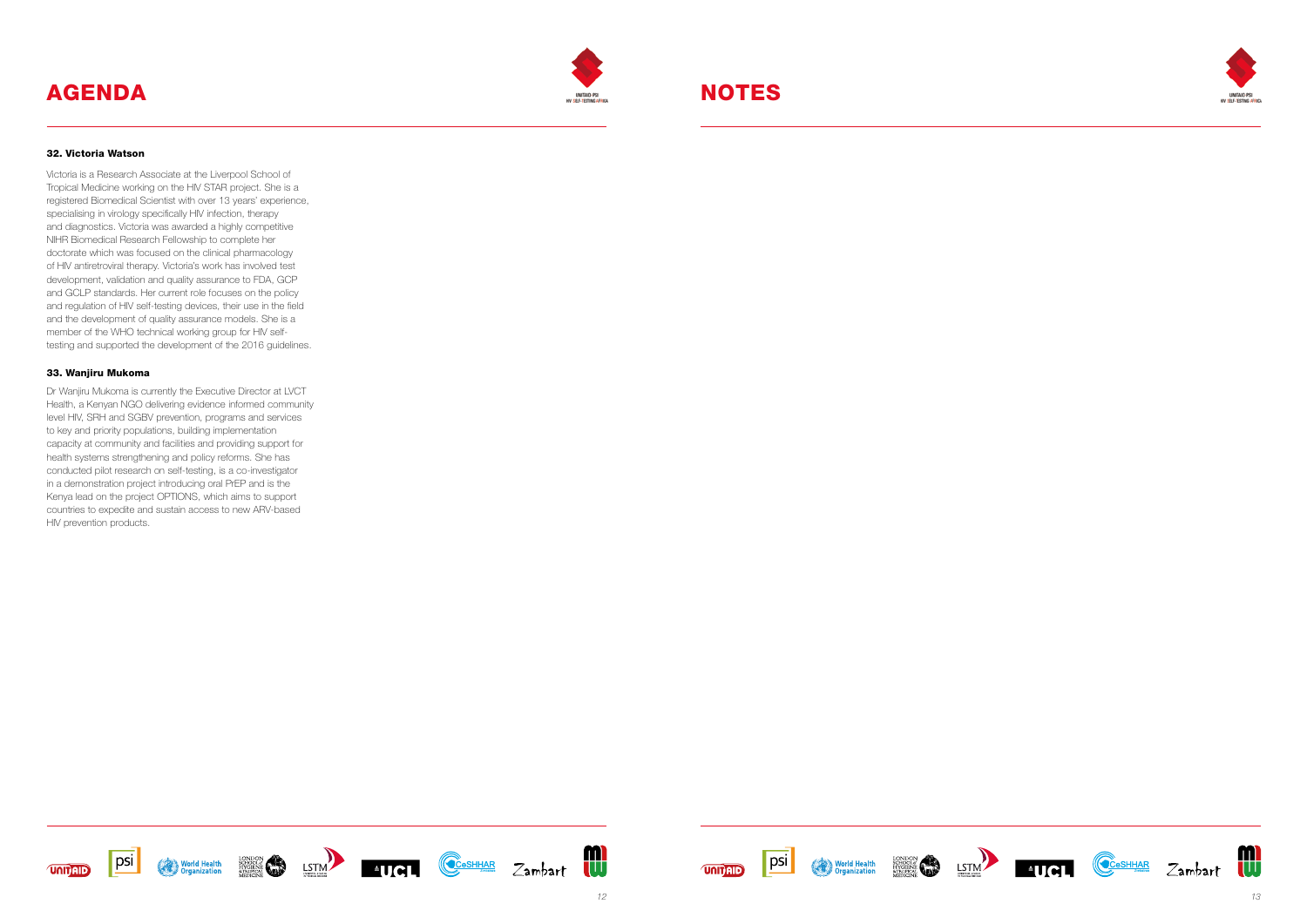# NOTES